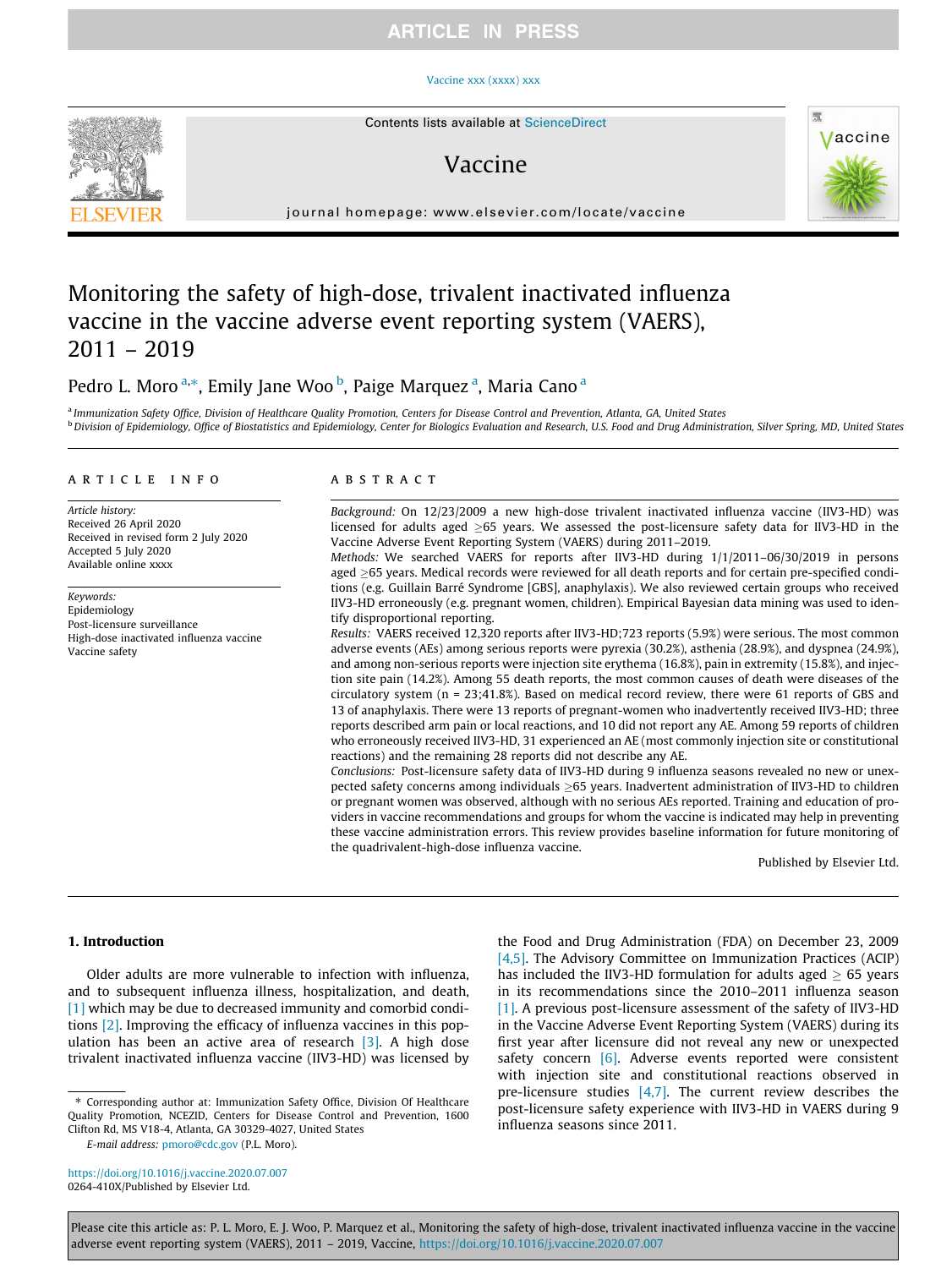2 P.L. Moro et al. / Vaccine xxx (xxxx) xxx

## 2. Material and methods

## 2.1. Vaers

VAERS is a U.S. national vaccine safety surveillance system created in 1990 and co-administered by the Centers for Disease Control and Prevention (CDC) and FDA [\[8\].](#page-3-0) It receives spontaneous reports of adverse events (AEs) following vaccination. Vaccination errors not describing an AE may also be reported [\[9\]](#page-3-0). VAERS data generally cannot be used to assess whether an AE is causally associated with vaccination, but may be useful for detecting potential vaccine safety problems [\[8\]](#page-3-0). VAERS accepts reports from healthcare providers, vaccine manufacturers, vaccine recipients, and other reporters. The VAERS report form collects information on sex, age, vaccines administered, dose and lot number, the AE experienced, and medical history. Signs and symptoms of AEs are coded by trained personnel using the Medical Dictionary for Regulatory Activities (MedDRA), a clinically validated, internationally standardized terminology [\[10\]](#page-3-0). A VAERS report may be assigned one or more MedDRA Preferred Terms (PTs). A PT is a distinct descriptor for a symptom, sign, disease, diagnosis, therapeutic indication, investigation, surgical, or medical procedure, or medical, social, or family history characteristic [\[10\],](#page-3-0) but PTs are not necessarily medically confirmed diagnoses. A report is considered serious based on the Code of Federal Regulations (21-CFR) definition if one or more of the following are reported: death, life-threatening illness, hospitalization or prolongation of existing hospitalization, congenital anomaly, permanent disability, or medical intervention to prevent the aforementioned outcomes [\[11\].](#page-3-0) For non-manufacturer serious reports, medical records are routinely requested and made available to VAERS personnel.

We searched the VAERS database for reports after IIV3-HD for persons given this vaccine from January 1, 2011 through June 30, 2019 (reports received by June 30, 2019). Non-U.S. reports were excluded, and duplicate reports were consolidated. We summarized the most common MedDRA PTs for serious and non-serious IIV3-HD reports and performed medical review for selected AEs, as described in the following section.

To provide context for our findings, we asked Sanofi Pasteur, the manufacturer of IIV3-HD, for permission to publicly disclose dose distribution information.

## 2.2. Clinical review of serious reports

All death reports after IIV3-HD were manually reviewed by physicians (PLM, EJW). The primary cause of death was obtained from the autopsy report, death certificate, and/or medical records. We also searched all reports and any available medical records for the following pre-specified conditions or populations: Guillain Barré Syndrome (GBS), anaphylaxis, pregnant women, and children. Reports of GBS were identified using the following MedDRA PTs: Guillain Barré Syndrome, Miller Fisher Syndrome, and demyelinating polyneuropathy. Anaphylaxis reports were identified using the following MedDRA PTs: anaphylactic reaction, anaphylactic shock, anaphylactoid reaction, and anaphylactoid shock. Reports of GBS and anaphylaxis were classified using the Brighton Collaboration case definition, which uses three levels of diagnostic certainty, or a physician's diagnosis [\[12,13\].](#page-3-0) We searched for pregnancy reports by using a text string search for 'preg' in the variables for symptom text, pre-existing conditions, and medical history. We identified pediatric cases based on the age  $(18 \text{ years})$  reported on the VAERS form. In this review, we made no attempt to assess causality of the reported AEs.

## 2.3. Data mining

We used empirical Bayesian (EB) data mining to identify AEs that were reported more frequently than expected following IIV3-HD compared to other vaccines in VAERS, adjusting for age, sex, and the year in which reports were received  $[14]$ . We conducted the analyses using the Multi-Item Gamma Poisson Shrinker (MGPS) algorithm  $[14,15]$  in Oracle's Empirica<sup> $M$ </sup> Signal System. The main statistical scores computed are EBGM, EB05, EB95, representing the Empirical Bayes Geometric Mean and the 90% confidence interval. We used published criteria to identify AEs that were reported at least twice as frequently as would be expected following IIV3-HD (i.e., lower bound of the 90% confidence interval surrounding the EB geometric mean  $[EB05] > 2$  [\[15\]](#page-3-0) For PTs with elevated values, we clinically reviewed the VAERS reports. Elevated data mining statistics should not be interpreted as evidence of causal relationship between a vaccine and an AE; vaccine-event combinations identified as potential signals by data mining methods may be useful to generate hypothesis that can be tested with controlled studies [\[16,17\].](#page-3-0)

## 3. Ethics

Because VAERS is a routine surveillance program designed to improve an immunization program, it does not meet the definition of research; therefore, this work was not subject to Institutional Review Board evaluation and informed consent requirements.

## 4. Results

During the period of this review, VAERS received 12,320 reports for IIV3-HD in adults aged  $\geq$  65 years; 723 reports (5.9%) were serious, including 55 deaths. Table 1 summarizes the demographic characteristics, and [Table 2](#page-2-0) summarizes the most common Med-DRA PTs. Females accounted for almost ¾ of all reports and the most common PTs for serious and non-serious reports were pyrexia (30.2%) and injection site erythema (16.8%), respectively.

Through June 2019, 113.1 million doses of IIV3-HD have been distributed (data shown with permission from Sanofi Pasteur).

## 4.1. Deaths

There were 55 deaths, with age ranging from 65 to 95 years (median: 80 years); 21 were women (38%). On the whole, the causes of death were typical for individuals in this age group ([Table 3\)](#page-2-0). Cardiovascular conditions accounted for the largest cat-

#### Table 1

Characteristics of high-dose trivalent inactivated influenza vaccine (IIV3-HD) reports to VAERS among persons aged  $\geq 65$  years.

| Characteristics                                   | $n = 12,320a$ (%) |
|---------------------------------------------------|-------------------|
| Serious                                           | 723 (5.9)         |
| Female <sup>b</sup>                               | 8,930 (72.5)      |
| Median onset (range) days                         | $0(0 - 1097)$     |
| Type of reporter                                  |                   |
| Provider                                          | 7,952 (64.6)      |
| Other <sup>c</sup>                                | 2,222(18.0)       |
| Patient                                           | 1,550 (12.6)      |
| Manufacturer                                      | 596 (4.8)         |
| Median age (range) years                          | $71(65 - 102)$    |
| IIV3-HD was the only vaccine listed on VAERS form | 8,454 (68.6)      |
| Pneumococcal vaccine given on same date d         | 3,502 (28.4)      |

<sup>a</sup> In 646 reports after IIV3-HD (not included in this table), the vaccine was given to subjects less than 65 years of age, or with a missing value for age

 $<sup>b</sup>$  Gender unknown in 130 reports (x%); <sup>c</sup> Pharmacist</sup>

<sup>d</sup> Pneumovax, Prevnar, Prevnar 13, Pnu-Imune or no brand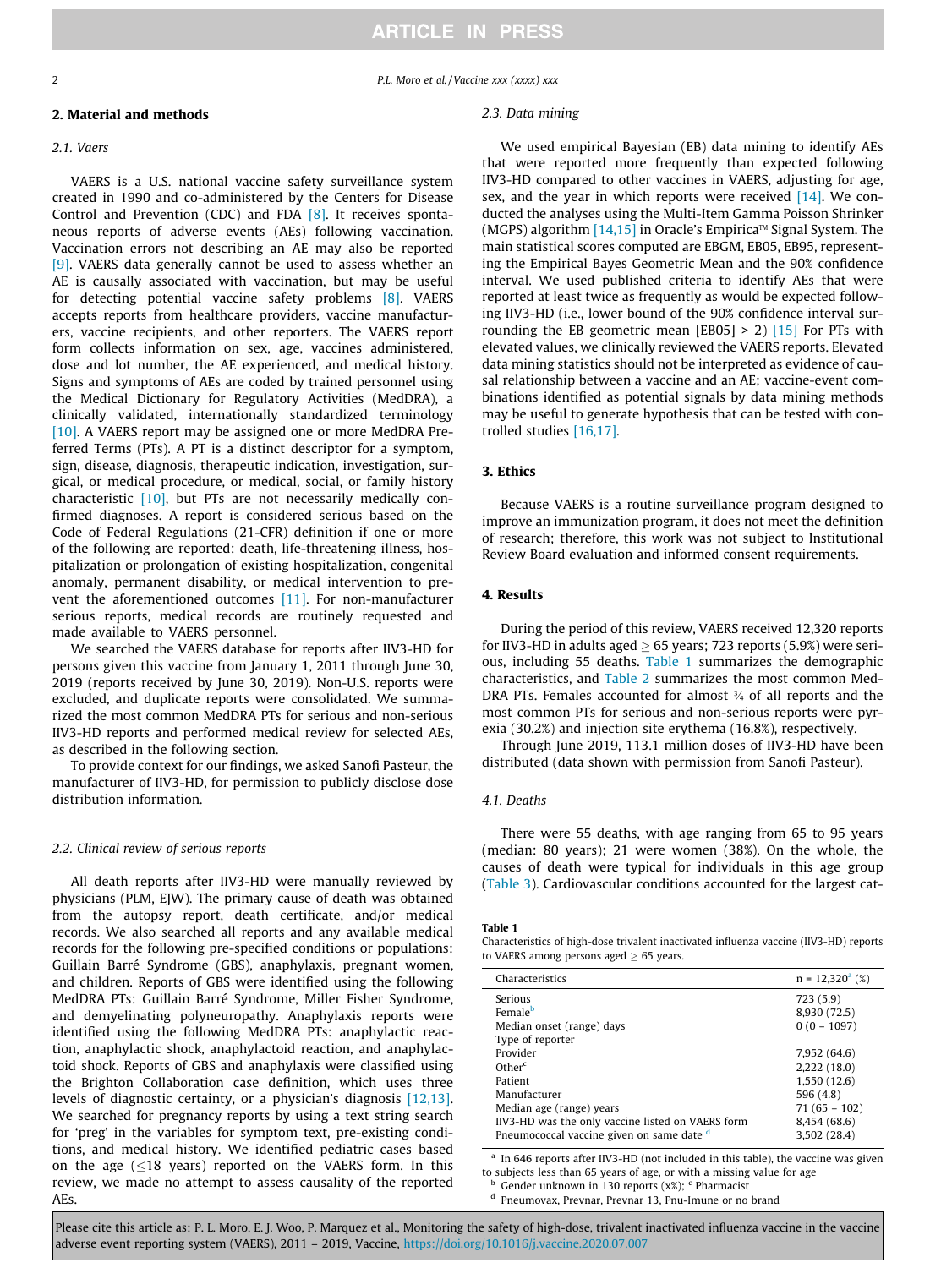## **ARTICLE IN PRESS**

#### P.L. Moro et al. / Vaccine xxx (xxxx) xxx 3

#### <span id="page-2-0"></span>Table 2

Most frequent MedDRA Preferred Terms after high-dose trivalent inactivated influenza vaccine (IIV3-HD) reports for serious and non-serious reports in VAERS among person aged  $\geq 65$  years.

| Serious                     | $IV3-HD (n = 723)$    |
|-----------------------------|-----------------------|
| Preferred Term <sup>†</sup> | n(%)                  |
| Pyrexia                     | 218 (30.2)            |
| Asthenia                    | 209 (28.9)            |
| Dyspnea                     | 180 (24.9)            |
| Chills                      | 171 (23.7)            |
| Nausea                      | 140 (19.4)            |
| Pain                        | 125 (17.3)            |
| Pain in extremity           | 112 (15.5)            |
| <b>Dizziness</b>            | 108 (14.9)            |
| Malaise                     | 107 (14.8)            |
| Fatigue                     | 106 (14.7)            |
| Non-serious                 | $IV3-HD (n = 11,597)$ |
| Injection site erythema     | 1,947 (16.8)          |
| Pain in extremity           | 1,826 (15.8)          |
| Injection site pain         | 1,644 (14.2)          |
| Pyrexia                     | 1,602 (13.8)          |
| Pain                        | 1,561 (13.5)          |
| Erythema                    | 1,553 (13.4)          |
| Injection site swelling     | 1,491 (12.9)          |
| Chills                      | 1,385 (11.9)          |
| Headache                    | 952 (8.2)             |
| Injection site warmth       | 900(7.8)              |

 $\dagger$  One report may contain more than one PT.

#### Table 3

Causes of death after administration of high-dose trivalent inactivated influenza vaccine for reports submitted to VAERS.

| <b>Body system</b>                                   | N(%)     |
|------------------------------------------------------|----------|
| Diseases of the circulatory system                   | 23(41.8) |
| Coronary artery disease/myocardial infarction        | 15(27.3) |
| Hypertension/hypotension                             | 3(5.4)   |
| Rhythm alterations (e.g arrythmias)                  | 2(3.6)   |
| Cerebrovascular accidents                            | 2(3.6)   |
| Cardiovascular disease                               | 1(1.8)   |
| Diseases of the respiratory system                   | 8(14.5)  |
| Chronic obstructive pulmonary disease                | 4(7.3)   |
| Pneumonia                                            | 2(3.6)   |
| Acute respiratory distress syndrome                  | 1(1.8)   |
| Pulmonary fibrosis                                   | 1(1.8)   |
| <b>Infectious diseases</b>                           | 5(9.1)   |
| Sepsis/septic shock                                  | 5(9.1)   |
| <b>Neoplasms</b>                                     | 5(9.1)   |
| Diseases of the nervous system                       | 3(5.4)   |
| Guillain-Barré Syndrome                              | 3(5.4)   |
| Injury, poisoning and certain other consequences of  | 2(3.6)   |
| external causes                                      |          |
| Aspiration                                           | 2(3.6)   |
| <b>Endocrine, nutritional and metabolic diseases</b> | 1(1.8)   |
| Diseases of the genitourinary system                 | 1(1.8)   |
| Immune system disorders                              | 1(1.8)   |
| Unevaluable/no information                           | 6(10.9)  |
| Total                                                | 55       |

The average time from vaccination to death was 9.4 days (range 0–85 days) and the median time was 1 day.

egory, followed by respiratory diseases, infection/sepsis, and neoplasms.

#### 4.2. Guillain-Barré Syndrome

Sixty-nine reports of GBS after IIV3-HD were reported to VAERS (0.6%; 69/12,320). Sixty-one met Brighton criteria or were considered as GBS by the attending physician. The onset interval was 0–42 days following vaccination in 52 of the 61 reports for which information was available. Sixteen cases were confirmed as Brighton level 1, 32 as Brighton level 2, and 8 as Brighton level 3. Five reports did not have sufficient information for Brighton classification, but were considered as GBS by the patient's physician.

## 4.3. Anaphylaxis

Thirty-nine reports had at least one PT suggestive of anaphylaxis (0.32%;39/12,320); 24 described likely or possible cases of anaphylaxis. Based on review of medical records, 13 were verified as anaphylaxis: Brighton level 1 (n = 7), Brighton level 2 (n = 1), Brighton level 3 ( $n = 2$ ), or a diagnosis of anaphylaxis by the patient's physician ( $n = 3$ ). In 11 additional reports, the description in the VAERS form suggested anaphylaxis, but medical records were not available. Of these 24 cases of likely or possible anaphylaxis, 18 received IIV3-HD as the only vaccine. Fifteen reports described allergic reactions that were not anaphylaxis.

## 4.4. Pregnancy

Thirteen reports stated that pregnant women had inadvertently received IIV3-HD. Median age was 29 years with a range of 18– 37 years. Three reports described local reactions, and the other 10 did not report any AE. None of the reports described any adverse effects affecting the pregnancy itself.

## 4.5. Children

Fifty-nine reports stated that an individual < 18 years had inadvertently received IIV3-HD. Thirty-one reports described AEs, including: injection site reactions or arm pain ( $n = 12$ ), constitutional symptoms  $(n = 4)$ , non-anaphylaxis allergic reactions  $(n = 2)$ , gastrointestinal symptoms  $(n = 3)$ , and one report each of febrile seizures, post viral cerebellitis, upper leg/knee swelling, acute kidney injury, hypotonia, opening mouth as if to scream, difficulty breathing, shaking uncontrollably, torticollis, and autism/ speech regression. Twenty-eight reports did not describe an AE.

## 5. Discussion

We conducted a review of AEs after IIV3-HD reported to VAERS during 9 influenza seasons. Our review included automated analyses of all reports, and clinical review of all death reports and prespecified conditions (GBS, anaphylaxis). We also analyzed certain groups of interest for whom this vaccine is not recommended (pregnant women and children) but who received the vaccine in error. Our findings were consistent with those from pre-licensure studies [\[4\]](#page-3-0) and an initial post-licensure study of the VAERS database during its first season on the market  $[6]$ . The most common PTs observed among serious and non-serious reports were constitutional (e.g. fever, asthenia) and injection site reactions (e.g., injection site erythema, injection site pain), respectively, which are findings consistent with those from pre-licensure clinical trials [\[4\]](#page-3-0).

Among death reports for which sufficient records were available for review, the leading causes of death were diseases of the circulatory system (e.g. coronary artery disease, myocardial infarction), respiratory conditions (e.g., chronic obstructive pulmonary disease), and sepsis, all of which are consistent with leading causes of death in older adults in the US [\[18\].](#page-3-0)

Anaphylaxis is an acute hypersensitivity reaction that involves the release of mediators from mast cells, basophils and recruited inflammatory cells [\[19\]](#page-3-0). It involves multiple organ systems and can present with variable severity, ranging from mild to